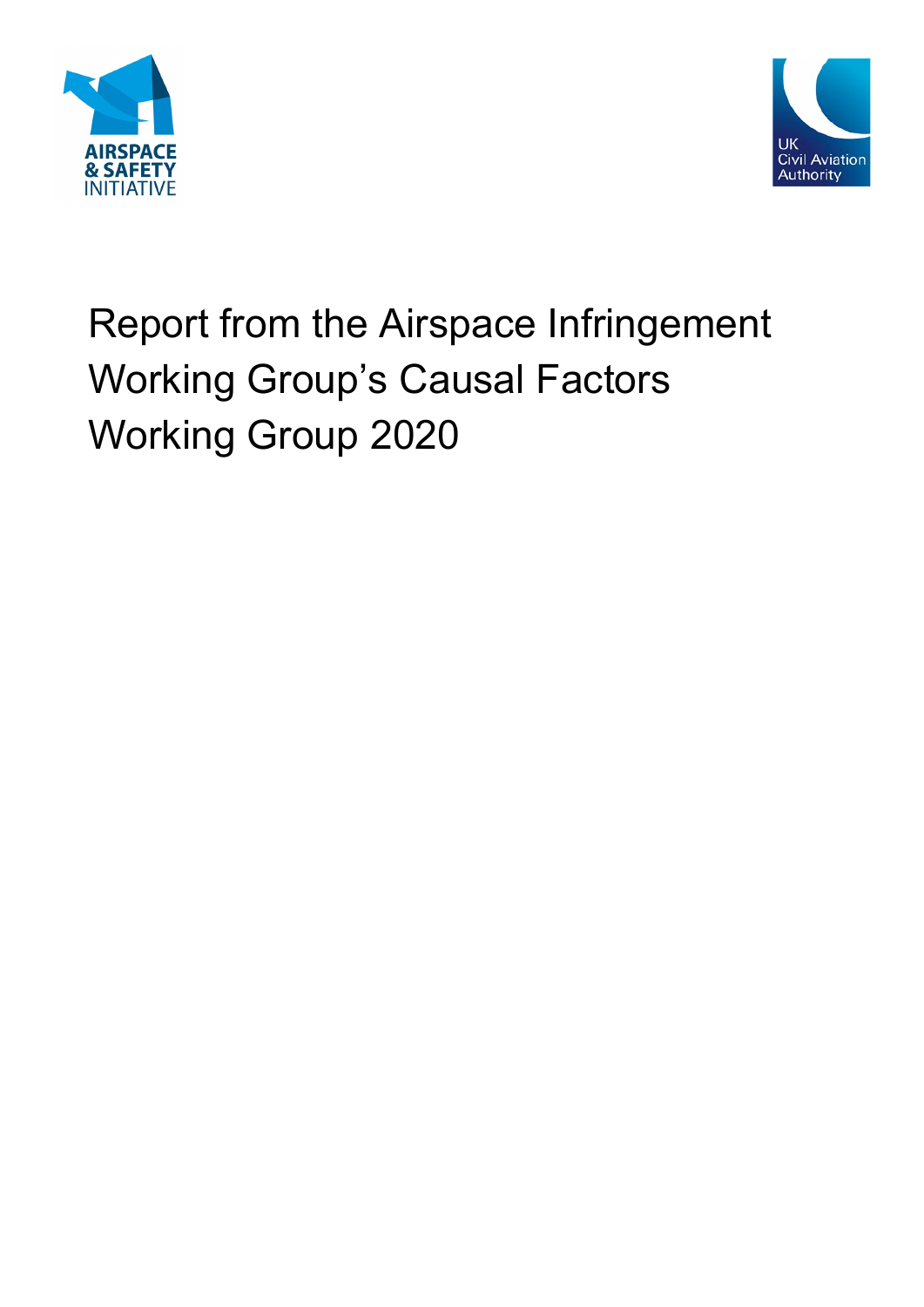The Causal Factors Working Group is a sub-group of the Civil Aviation Authority's Airspace Infringement Working Group (AIWG). It includes three people, all independent of the UK Civil Aviation Authority: two industry experts whose experience covers microlight flying and instruction, higher performance commercial and IFR flying and instruction alongside a third member with experience in SEP flying and PhD level work in causal factors.

The members of the Causal Factors Working Group are:

- T Nathan, PPL/IR Board member, ATPL holder and Instrument Rating Instructor
- G Weighell, who at the time of the analysis was Chief Executive BMAA
- M Evans, PhD Student at University College, London, and SEP Pilot

The Airspace & Safety Initiative is a joint CAA, NATS, AOA, GA and MoD initiative to tackle major safety risks in UK airspace: [airspacesafety.com](http://www.airspacesafety.com/) 

Published by the Civil Aviation Authority Aviation House Bee Hive Ring Road **Crawley** West Sussex RH6 0YR

April 2022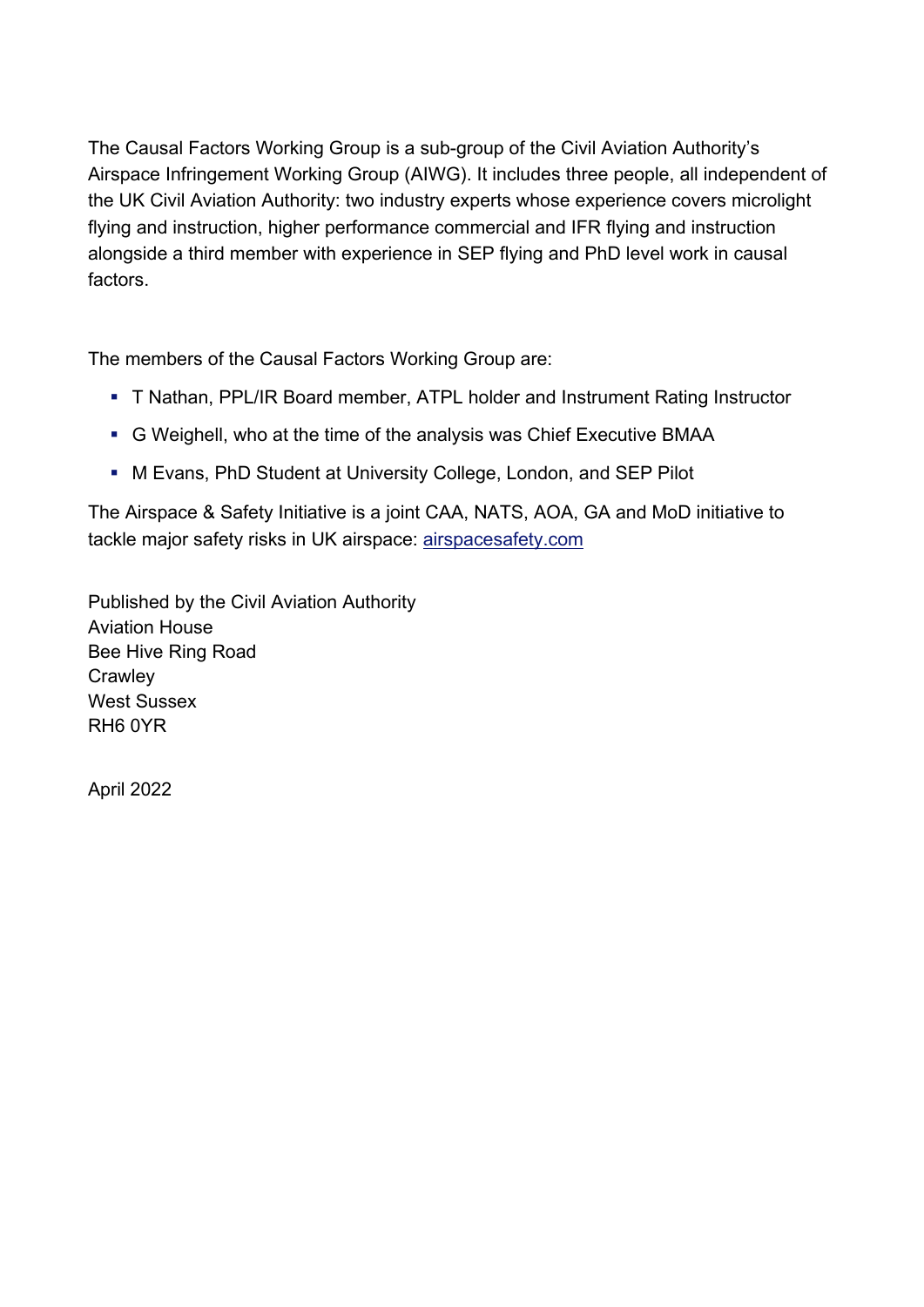### **Contents**

| Introduction                                                   | 4  |
|----------------------------------------------------------------|----|
| Pilot qualification and experience                             | 5  |
| <b>Total Hours</b>                                             | 5  |
| Recency                                                        | 6  |
| <b>Air Traffic Service</b>                                     | 7  |
| Altimetry                                                      |    |
| <b>VFR Moving Maps</b>                                         | 8  |
| Planning and Threat and Error Management                       | 8  |
| Weather                                                        | 9  |
| <b>NOTAM</b>                                                   | 9  |
| <b>Distraction</b>                                             | 10 |
| <b>Flight Instruction</b>                                      | 10 |
| Conclusions                                                    | 11 |
| Appendix 1 Reasons for Investigation of Airspace Infringements | 12 |
| Appendix 2 2020 Airspace Infringement Statistical Data         | 13 |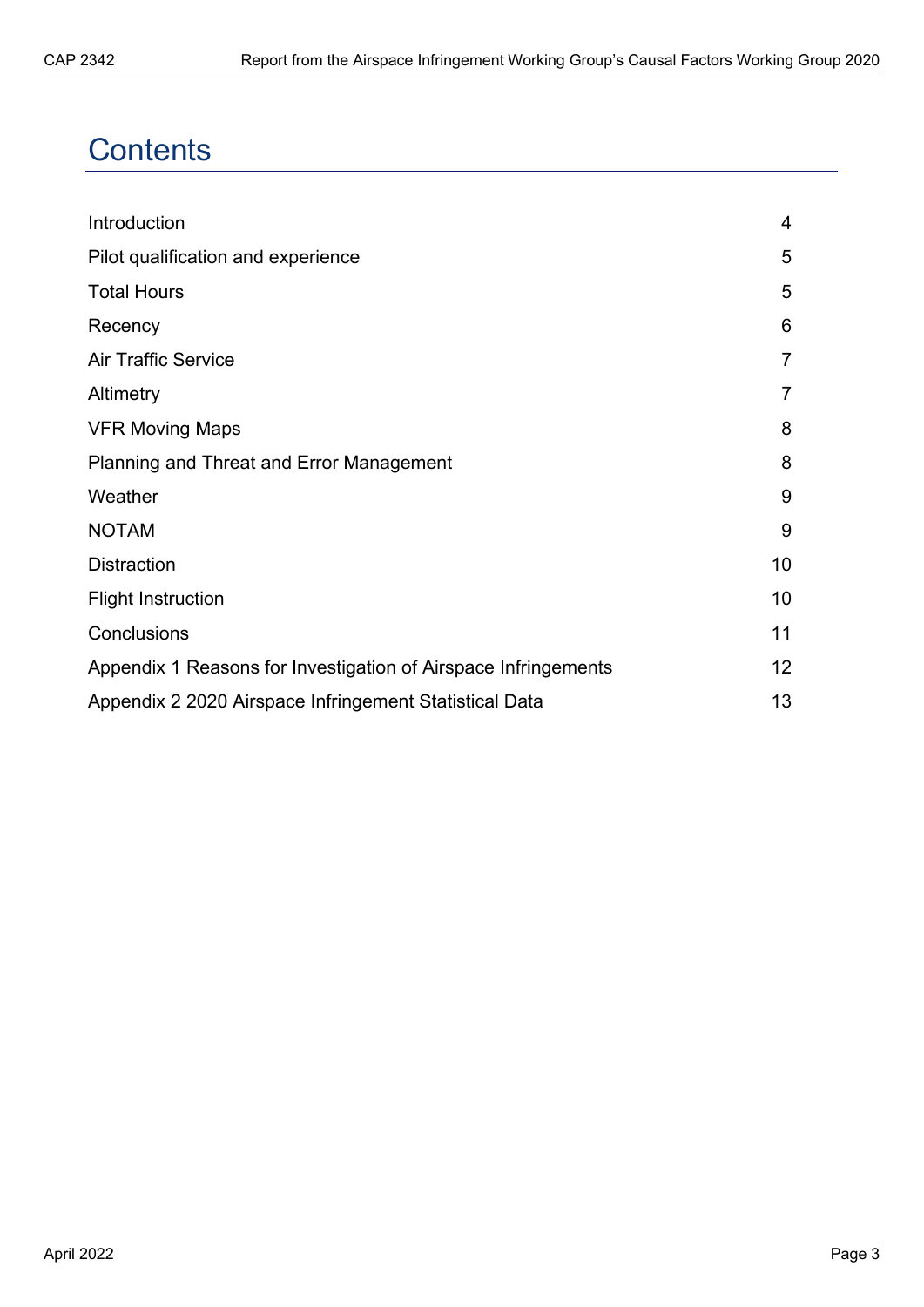### <span id="page-3-0"></span>**Introduction**

An airspace infringement is the unauthorised entry of an aircraft into notified airspace. This includes controlled, prohibited or restricted airspace (both permanent and temporary), active danger areas (both permanent and temporary), aerodrome traffic zones (ATZ), radio mandatory zones (RMZ) and transponder mandatory zones (TMZ).

This sub-group of the AIWG meets annually to analyse and discuss the previous year's infringements and are subject to Non-Disclosure Agreements.

Of the 748 reported airspace infringements in 2020, the Group had access to 545 casefiles (72.9%) which contained MORs and pilot reports. Where an incident is supported by an initial ATC report and a pilot report the working group has recorded certain numerical details and other information in order to establish trends and causes.

The categories which were considered are:

- Pilot qualification and experience
- **Use of an air traffic service**
- **-** Altimetry
- Use of a moving map
- Planning
- Weather
- NOTAM
- **Distraction**
- Overload

Where numbers are expressed as a percentage it refers to the number of reports of that particular item, not of the total number of reports considered. Percentages are generally rounded to the nearest whole number.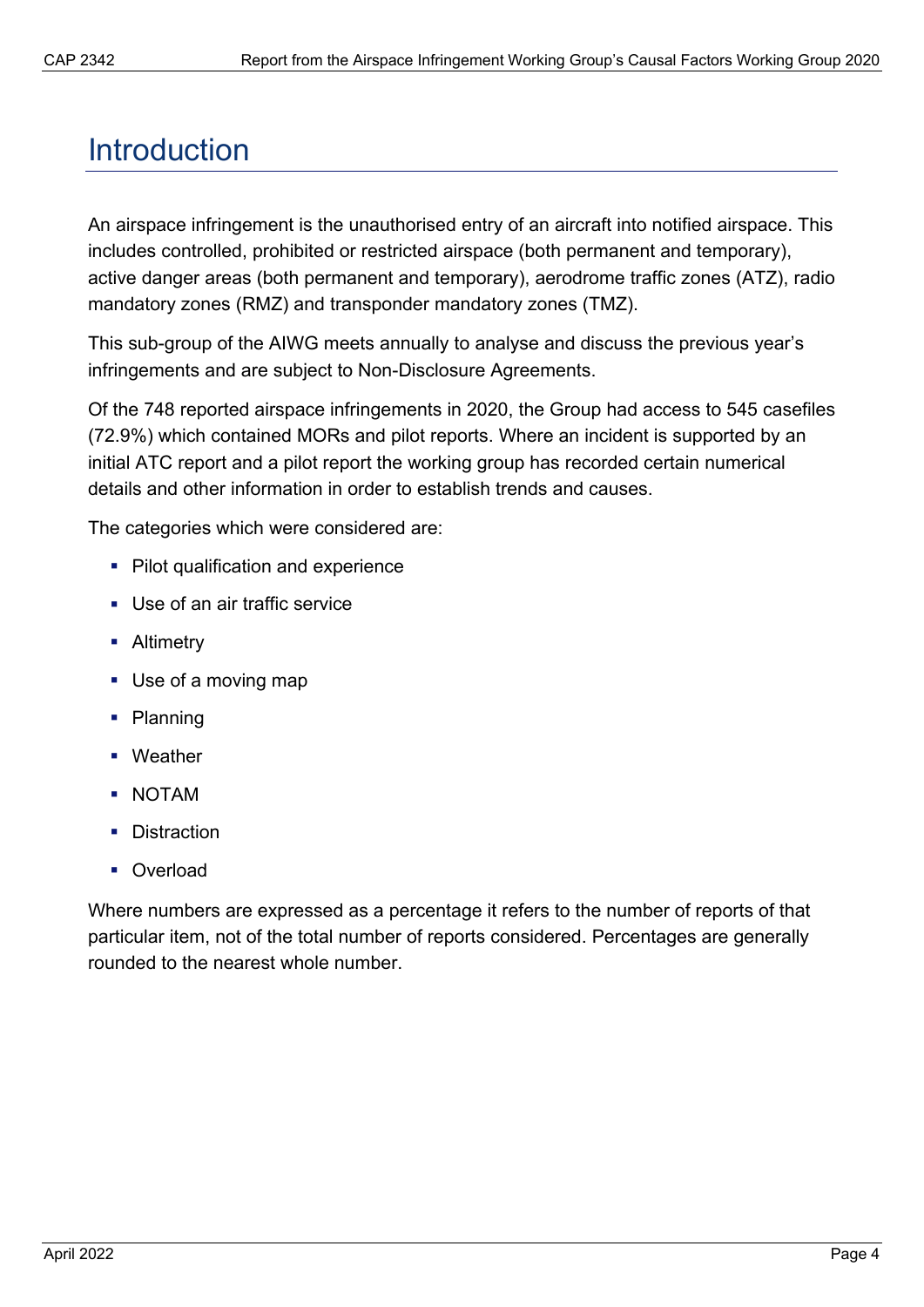# <span id="page-4-0"></span>Pilot qualification and experience

From data taken directly from pilot report forms it was established that the type of licence held by the pilot in command was as follows:

| Students (no licence)                                                        | 4%  |
|------------------------------------------------------------------------------|-----|
| PPL/LAPL/NPPL                                                                | 69% |
| Professional (half of which also held an Flight<br>Instructor qualification) | 27% |

Eight pilots (1.4%) held Federal Aviation Authority (FAA) qualifications. This low number suggests that holding a licence other than a UK issued licence is not a significant causal factor.

# <span id="page-4-1"></span>Total Hours

The pilot report form asks for pilot experience in terms of both total hours as Pilot-in-Command and hours flown within the periods of 90, 28 and 1 day prior to the incident. The Working Group collated the reported Total Hours which are grouped as follows:

| less than 100 hours               | 10% |
|-----------------------------------|-----|
| have more than 200 hours in total | 75% |
| more than 1000 in total           | 38% |

Although it might be expected that very low-hour pilots (in this case defined as less than 100 hours) would be more likely to infringe due to inexperience, there were very few that did. The Working Group noted that a significant number of very high-hour pilots (in this case defined as 1000 hours or more) had infringed. A factor which might have influenced this is that the higher-hour pilots are exposed to the possibility of infringement more often than low-hour pilots by virtue of flying a greater number of hours.

The Working Group also noted that there has been an increased workload on Flight Instructors, usually in the higher hour group, throughout certain periods of 2020 due to the need to carry out refresher training for private pilots following the easing of COVID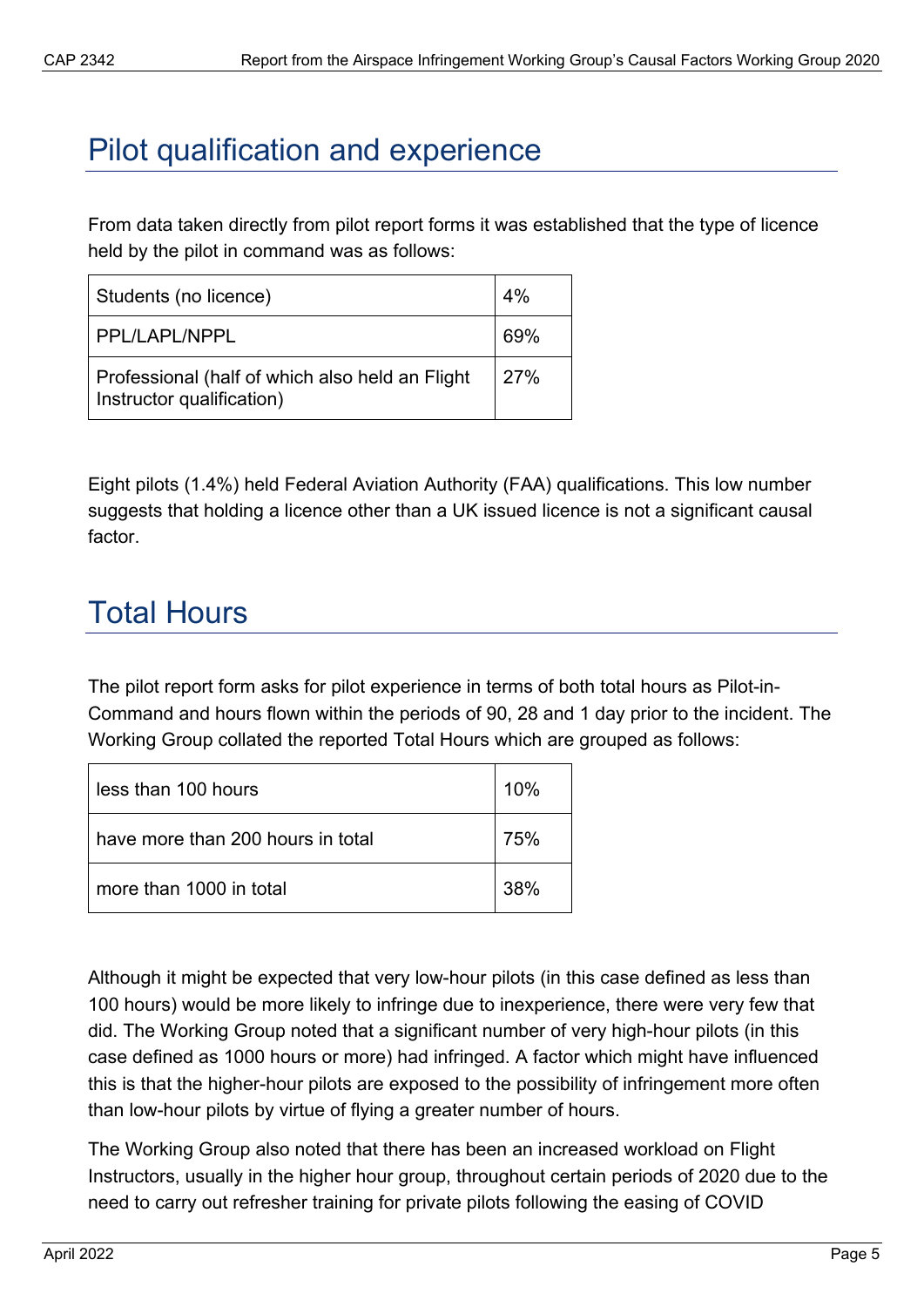associated lockdown/restrictions. Some Flight Instructors reported having flown many flights in a day and cited being tired as a cause of an infringement. Lack of currency in the role of Instructor also caused some incidents of overload, leading to an infringement.

## <span id="page-5-0"></span>**Recency**

| 0 - 10 hours in the 90-day period prior to the event               | 48% |
|--------------------------------------------------------------------|-----|
| $\vert$ 0 – 5 hours flown in the 28-day period prior to the event. | 47% |
| up to 10 hours flown in the 28-day period prior to the event.      | 22% |

It was considered whether a lack of recency had been a root cause of an infringement. The way that the post-infringement questionnaire allows pilots to report hours does not give a clear indication of recency, for example of the 47% who reported less than 5 hours in the previous 28 days; the Working Group members could not establish how many pilots had zero or at the extreme had flown 5; nor at what stage within the 28-day period when these hours were flown. It does appear, however, that there were fewer infringements by the group who had flown more in the 28-day period, suggesting that maintaining skill by practise is a worthwhile preventative measure.

The Working Group also recognise that the infringement occurrences in 2020 were heavily influenced by three significant factors.

**COVID-19 lockdowns** prevented pilots from maintaining skills, created pressure to fly when lockdown allowed and put a significant strain on the flight training industry to get pilots back in the air following a lay-off. These factors were obvious in many reports.

**Airspace**. In the early part of 2020, many reports relate to pilots who had failed to understand and comply with the new airspace for Farnborough. A particular hot spot was associated with the visually circuit for Runway 25 at Blackbushe Airport where the new airspace boundary is close to established circuit patterns. Although there has been significant publicity about the airspace introduction, both nationally and locally, some pilots were unaware of the changes and infringed following procedures predating the new airspace.

**Airspace Status NOTAM**. During the period of reduced flying throughout the UK several airports published NOTAM reclassifying existing controlled airspace to Class G. In some cases, there was confusion when a further NOTAM was issued to revert the airspace to Class D for a limited period within the notified period. Some pilots misunderstood the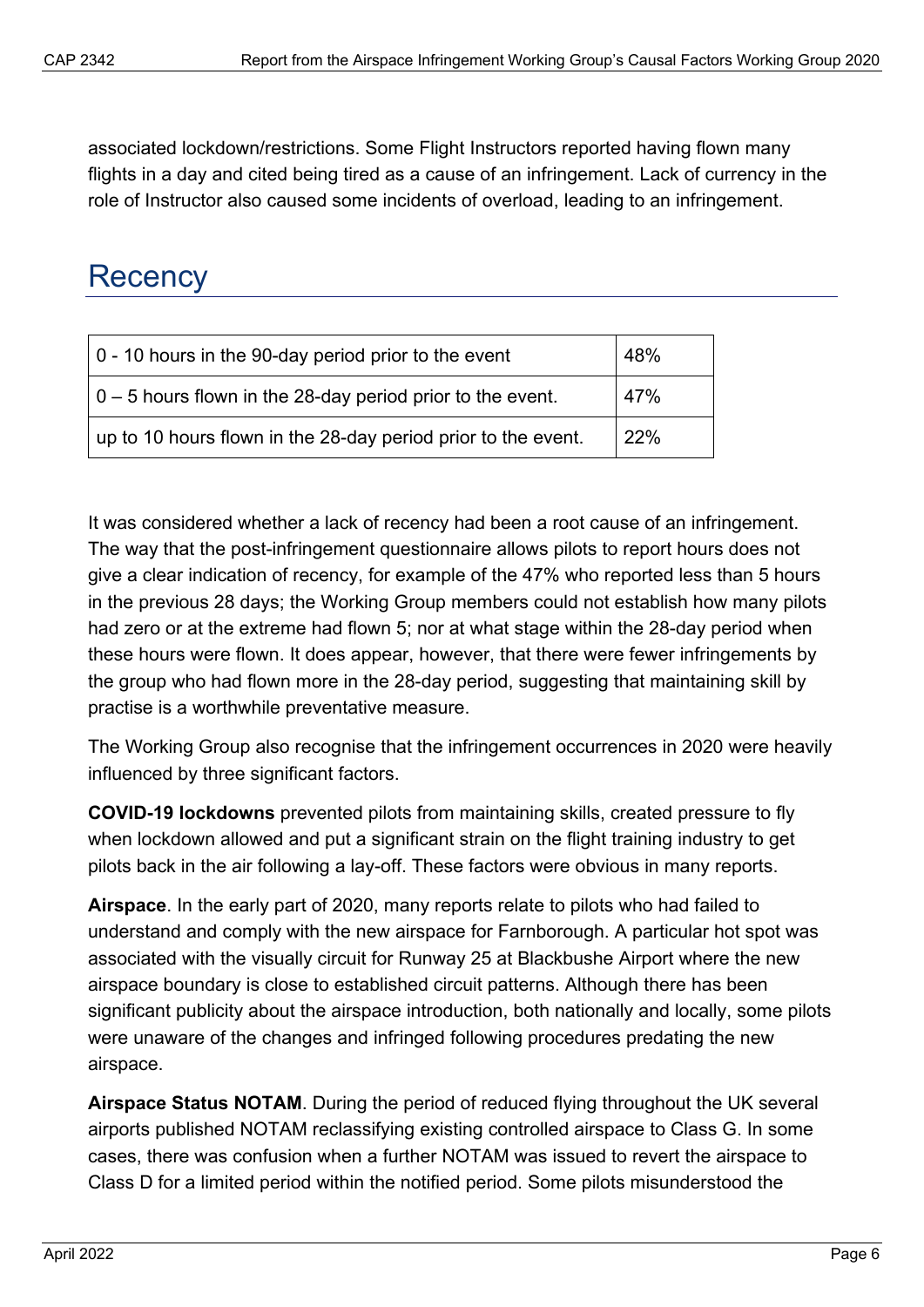overall picture and assumed that the first NOTAM was the only NOTAM and that the airspace was classified as Class G for the duration and entered without a clearance during a period of NOTAM activity. Had the airport issued a single NOTAM to include all active and non-active periods the confusion may have been avoided.

#### <span id="page-6-0"></span>Air Traffic Service

The pilot report form asks the pilot to record whether they were receiving an air traffic service at the time of the infringement and if so, the type.

| No contact with Air Traffic Control (ATC) | 26% |
|-------------------------------------------|-----|
| <b>Basic Service</b>                      | 57% |
| l Traffic or Deconfliction Service        | 11% |

There was some evidence of misunderstanding of the Basic Service where a pilot thought that the ATC agency might have alerted them to an airspace boundary before they infringed.

Although the pilot report form does not specifically ask if the aircraft was using a Frequency Monitoring Code, text within the report showed that 30 (6%) were. Some reports showed a lack of understanding of use of the FMC; the Working Group also noted some instances of misunderstanding of the scope of the Basic Service.

#### <span id="page-6-1"></span>**Altimetry**

<span id="page-6-2"></span>It is noted that misuse / misunderstood altimetry was not a significant causal factor in 2020. There were just 16 (3%) incidents where altimetry played a part.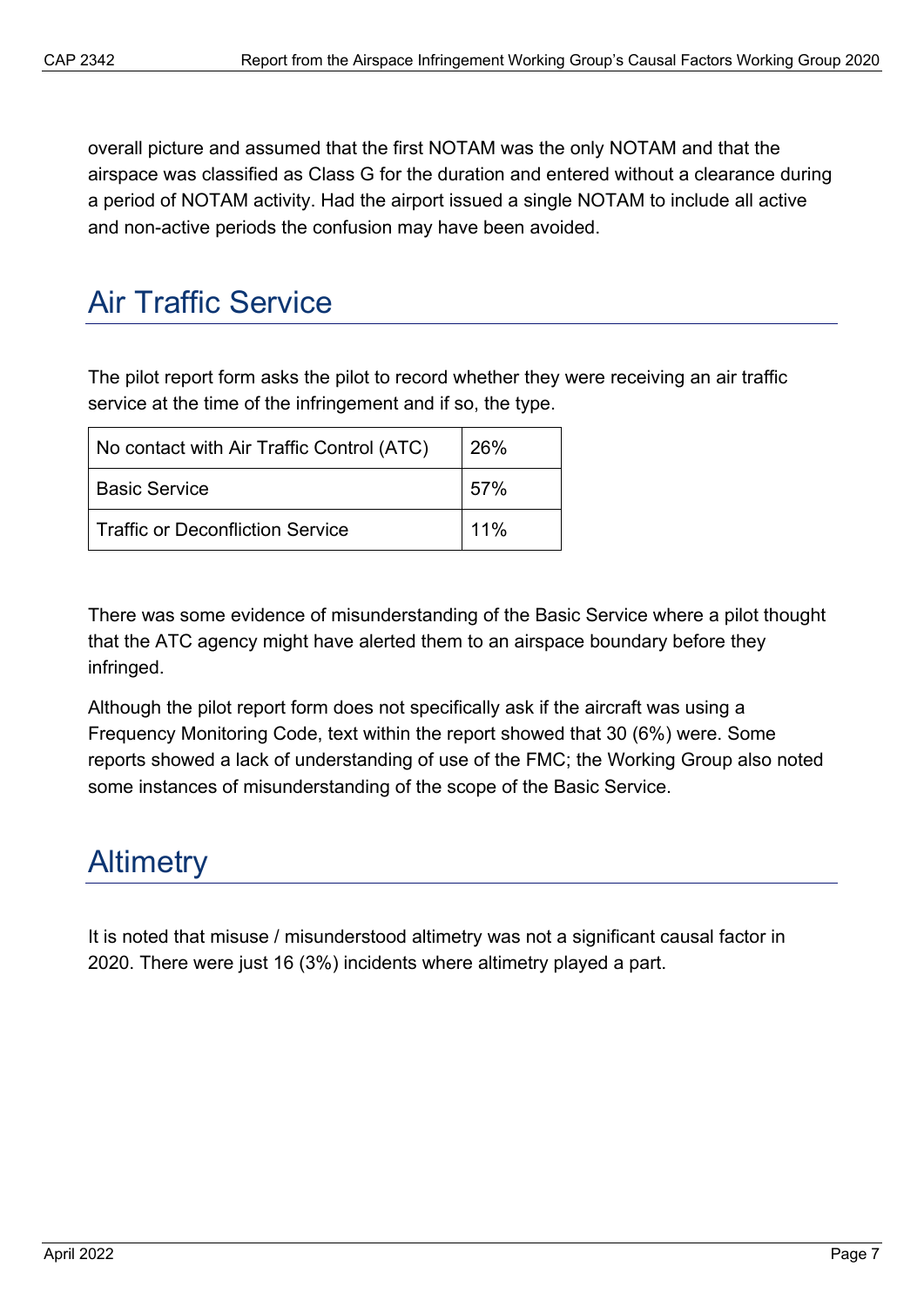# VFR Moving Maps

From the information that could be extracted from the pilot report form the following statistics were recorded:

| Operating without the use of a VFR Moving Map | 39% |
|-----------------------------------------------|-----|
|                                               |     |

Of those who used a VFR Moving Map:

| Unit Failed                                                                                 | 3%  |
|---------------------------------------------------------------------------------------------|-----|
| Unit was not switched on properly                                                           | 3%  |
| Unit not set up to provide warnings/alerts                                                  | 13% |
| Warnings/alerts were not noticed                                                            | 35% |
| Misunderstanding of information (mix of misreading charts and<br>misunderstanding warnings) | 7%  |

In reading many pilot reports, it seems that among this group there was some lack of understanding of the facilities available on their device and once in use a lack of attention paid to the information that was being given, e.g. airspace warnings.

## <span id="page-7-0"></span>Planning and Threat and Error Management

The Working Group noted comments from the pilot report forms in relation to flight planning in relation to infringements.

Poor airspace Planning/Threat and Error Management was identified as a cause in 337 (62%) of infringements.

There were two significant causes.

Some pilots did not plan climbs or descents far enough ahead. Although the pilot was aware of the approaching need to climb or descend, the action was initiated too late leading to an infringe. Entries into the Manchester Low Level Route from the south appear to frequently infringe the Manchester Control Zone above.

Flying too close to edge or base of airspace.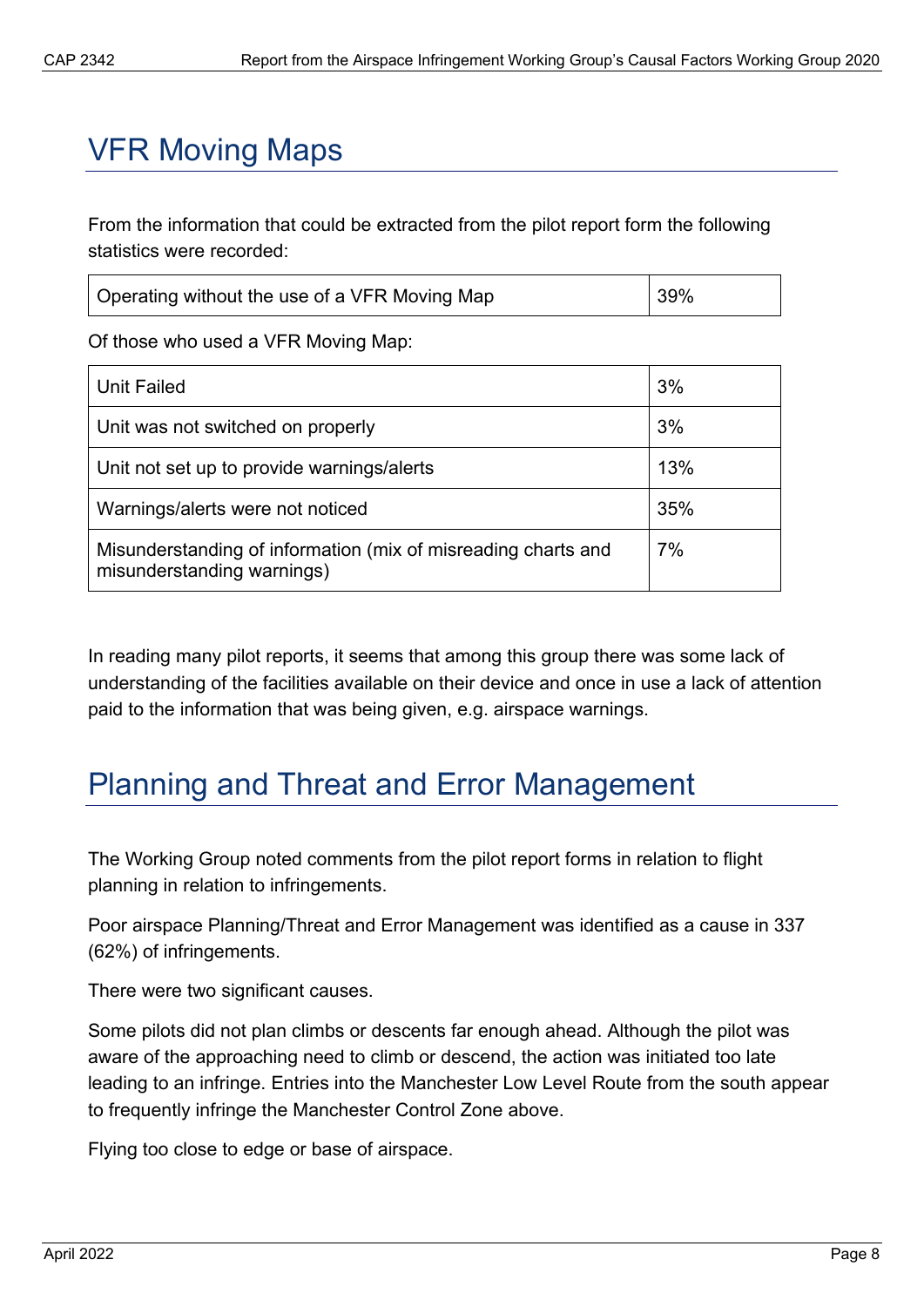Although the 'Take2' initiative<sup>[1](#page-8-2)</sup> has been published for several years, many infringements are caused by the inadvertent entry into controlled airspace due to pilots flying with minimal margins. Vertical infringements, entering from below, are often caused by thermals lifting the aircraft into controlled airspace before the pilot can correct. Horizontal infringements, entering the airspace horizontally from the outside, are often caused by inaccuracy of flying or strong winds. In both types of event planning to fly with a greater margin, 'Take 2' or maybe more, could reduce the number of infringements significantly.

The Working Group also noted that there appear to be a disproportionate number of infringements where the base of controlled airspace is 2,000 feel amsl rather than at 2,500 amsl. This is perhaps because pilots flying below a base of 2,000 feet are more inclined to fly closer to the base being as far away from the ground as possible whereas when the base is 2,500 feet, they feel more comfortable flying further from the base at, for example, 2,200 feet. However, 2,000 feet also seems disproportionate from 1,500 feet; the Working Group opined that maybe pilots are just not used to flying at 1900' or 1800' to remain clear.

# <span id="page-8-0"></span>**Weather**

Weather was a factor in 85 (16%) of incidents. The most common cause was the pilot experiencing a stronger than expected wind and being 'blown off' track, or out of position. There were instructor reports of a strengthening wind throughout the day going unnoticed and subsequently affecting the accuracy of their upper-air work.

Cloud was another factor. A number of pilots encountered cloud at their planned transit altitude/level and then mane a vertical adjustment without proper reference to a chart.

# <span id="page-8-1"></span>NOTAM

NOTAM were cited as causal factors in 15 (3%) of infringements. As members of the AIWG, the Working Group members are aware of limitations within the NOTAM system which can lead to infringements. The poor/inability to carry out filtering to obtain information only relevant to the flight leads can lead to an excessive number of NOTAM

<span id="page-8-2"></span><sup>1</sup> As part of Threat and Error Management, pilots are advised to maintain adequate separation from notified airspace through the application of the 'Take 2' guidance (where able, plan to remain at least 2NM from the edge or 200 feet below the base of the subject airspace) to avoid airspace infringements. The recommended 200 feet distance may need to be increased during flights where turbulence or thermic conditions are encountered to prevent inadvertent climbs into controlled airspace.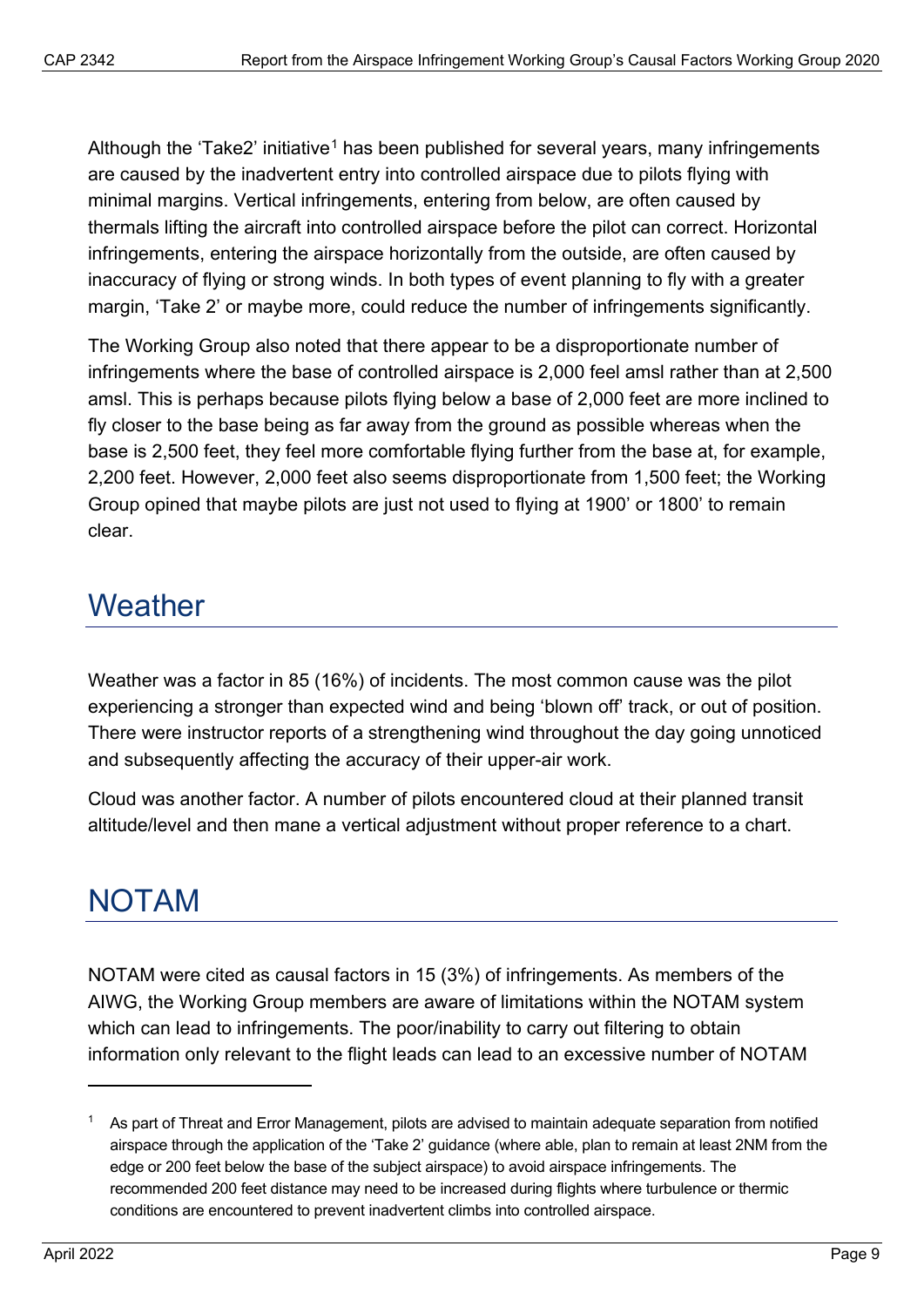which can result in relevant information being missed. Within the reports there were some pilots who had not carried out a NOTAM brief, others who had not checked the latest NOTAM and some who, as reported above, were confused by the complexity of a group of NOTAM.

#### <span id="page-9-0"></span>**Distraction**

The Working Group looked at how distraction might have been a causal factor. Some 294 (54%) pilots reported distraction as a contributory factor that led to the airspace infringement. There were several causes of the distraction; of the 294:

| Communications with ATC (including poor<br>radios, frequency changes and inability to<br>communicate due to density of<br>transmissions) | 30% of which:<br>7% change of clearance<br>57% not getting expected clearance<br>36% unable to establish contact |
|------------------------------------------------------------------------------------------------------------------------------------------|------------------------------------------------------------------------------------------------------------------|
| external (often traffic, often in the circuit)                                                                                           | 23%                                                                                                              |
| Pilot became overloaded                                                                                                                  | 19%                                                                                                              |
| Unfamiliar systems (mostly avionics)                                                                                                     | 15%                                                                                                              |
| Passenger distraction                                                                                                                    | 10%                                                                                                              |

# <span id="page-9-1"></span>Flight Instruction

Some 14% of airspace infringements occurred during an instructional flight; this is in line with recent years' data where 1 in 7 infringements involved an instructional flight. Common themes noted by the Working Group were:

Instructors carrying out multiple flights without replanning. (wind and/or weather changes)

An actual or perceived urgency to get everyone back in the air post COVID-19 'lockdown', leading to errors

Fatigue following multiple flights in a short period

Instructors out of practise having not flown during periods of COVID-19 'lockdown'

Although in previous years the number of infringements during flight training has been at a similar level it was obvious that the multiple effects of COVID-19 'lockdowns' had a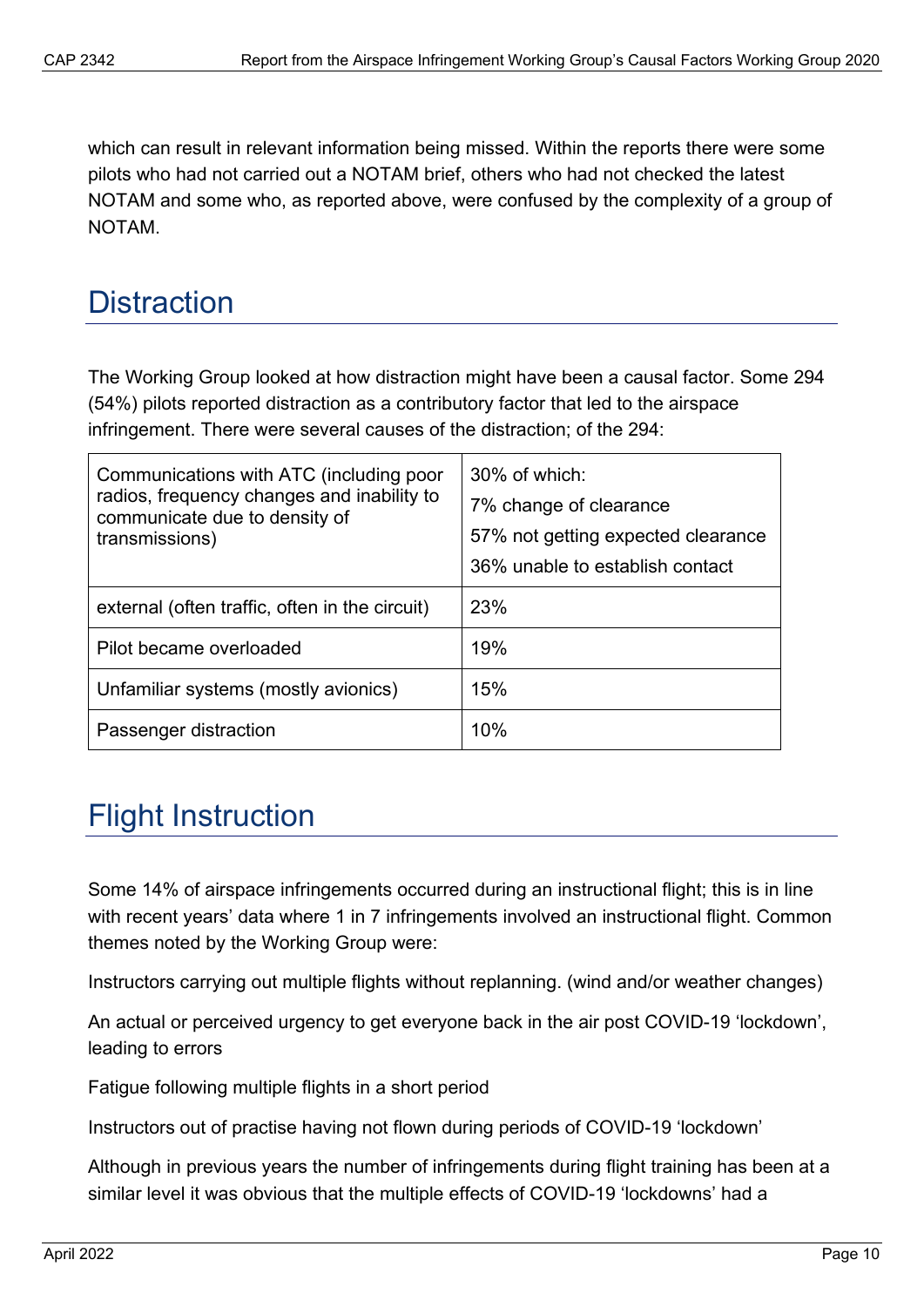significant bearing on the number of occurrences in 2020. It should also be noted that it is likely that the total number of instructional hours in 2020 was less than in previous years questioning whether there has been an improvement in this area.

### <span id="page-10-0"></span>**Conclusions**

From the information available, the Working Group made the following conclusions:

Pilots with few or many hours do infringe although the number of lower hour pilots who have infringed is less than might be expected if experience is taken as a mitigation.

A significant number of professional licence holders infringed, around half of which were Flight Instructors.

Recency appears to be a preventative measure, although as the pilot report information is given it was not possible to be more certain.

Some infringing pilots may have made better use of an Air Traffic Service to assist them, although there appears still to be some misunderstanding of what to expect from such services and which service to use.

Although it seems that more pilots are making use of VFR Moving Maps to assist their navigation it also appears that many are not used to their best advantage. Misunderstanding the operation and benefits of such devices may be caused by lack of training in their use; do most pilots buy them after qualifying? Should there be more training at PPL?

Planning with a particular focus on airspace and in Threat and Error Management, in many cases, did not seem to be a priority and poor in-flight handling led to many infringements. Planning to fly very close to an airspace boundary or leaving changing level too late are examples of lack of Threat recognition or positive planning.

Weather, altimetry and NOTAMs are causal factors which can be mitigated by careful planning ahead of the flight.

Distraction will usually affect the less experienced although the full range of pilot experience was represented in the distraction events. Minimising the chance for distraction by thoughtful pre-flight planning together with giving adequate margins from the boundary of controlled airspace to allow for some errors arising from distraction are ways to mitigate.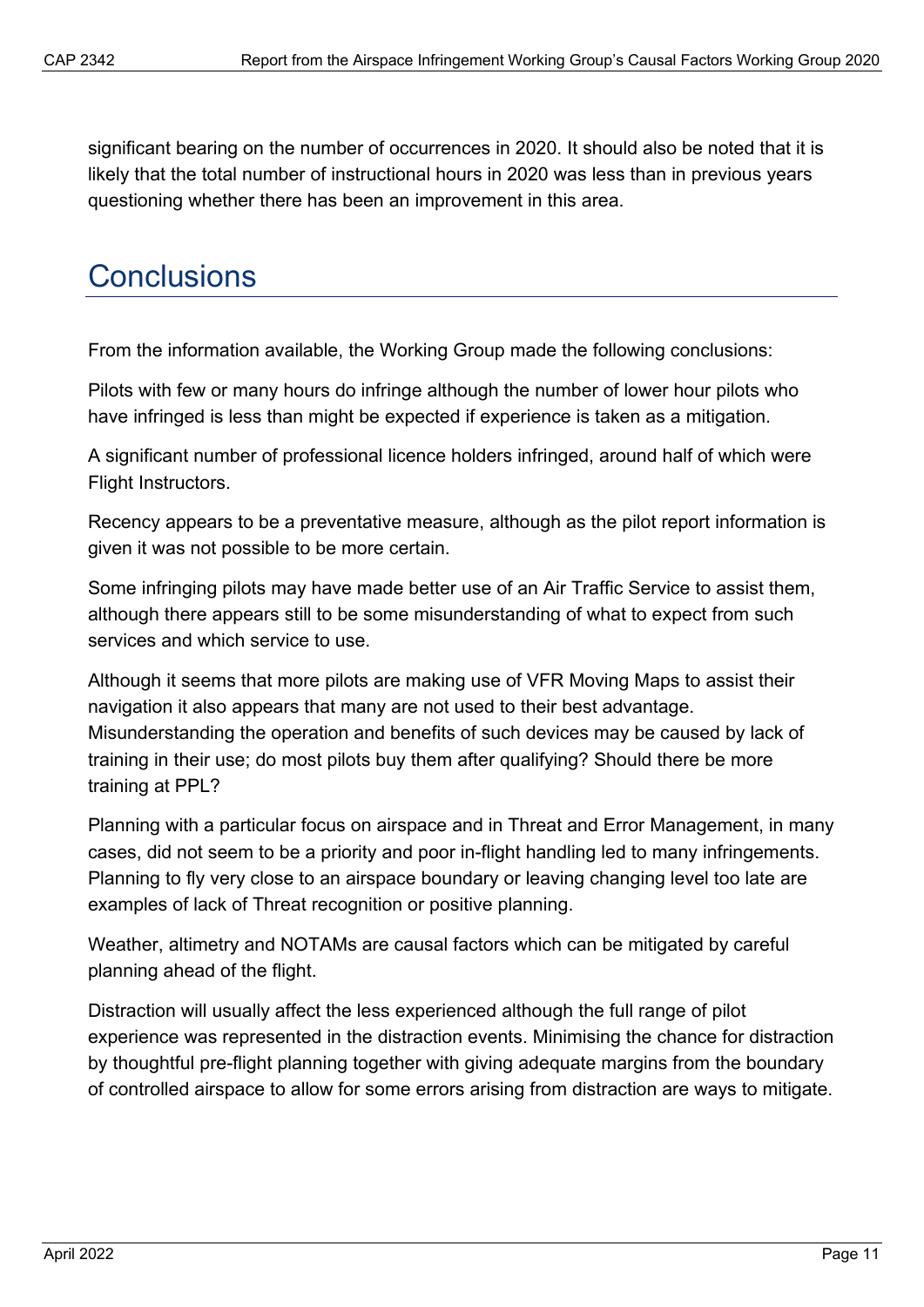#### <span id="page-11-0"></span>Appendix 1 Reasons for Investigation of Airspace Infringements

The CAA's Infringement Coordination Group reviewed 293 airspace infringements that occurred during 2020.

These infringements were selected because:

- 1. The airspace infringement resulted in a loss of standard separation between air traffic operating within notified airspace and an infringing aircraft; or
- 2. The airspace infringement resulted in a safety implementation measure (controlling action) being initiated to establish or maintain standard separation between air traffic operating/intending to operate within controlled airspace and an infringing aircraft. It should be noted that this action is taken as a safety measure to prevent point 1 above from occurring. This may include one or more of the following actions:
	- a) Avoiding action;
	- b) Airborne holding instructions or tactical vectors;
	- c) Suspension of planned departures or modification of a departure route.
	- or
- 3. The airspace infringement was carried out by a pilot who has been recorded as having previously infringed notified airspace[2](#page-11-1).

A further 359 airspace infringements were reviewed by the CAA's Infringement Team. These occurrences were categorised as minor in accordance with CAP1404 as they either did not compromise flight safety, there was no requirement for the implementation of a safety intervention measure or where the pilot had not previously infringed.

<span id="page-11-1"></span> $^{\rm 2}$   $\,$  A previous infringement will only be considered relevant if the related CAA decision on education/retraining requirements for that previous event sits within a period of 2 years of the reported date of the current event.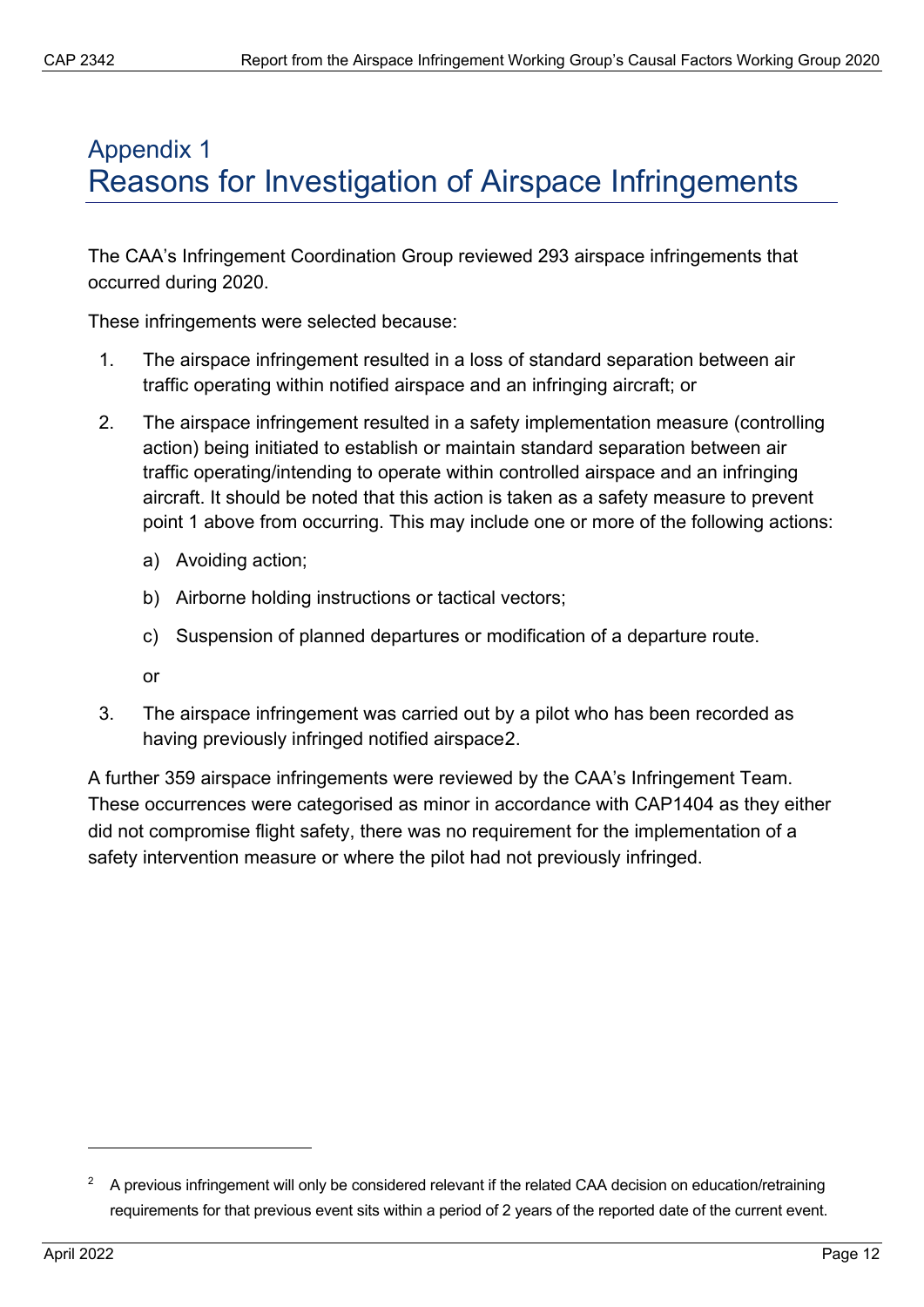#### <span id="page-12-0"></span>Appendix 2 2020 Airspace Infringement Statistical Data

| Percentage by aircraft category: |       |
|----------------------------------|-------|
| Aeroplane                        | 72.8% |
| Helicopter                       | 10.5% |
| Ultralight/Microlight            | 6.1%  |
| Sailplane/Hang-glider/Paraglider | 2.2%  |
| Hot air Balloon                  | 0.3%  |
| Military aeroplane/helicopter    | 2.0%  |
| Unknown aircraft                 | 6.1%  |

| Number by airspace type:                                        |      |
|-----------------------------------------------------------------|------|
| Control Zones (CTR)                                             | 194  |
| Control Areas (CTA) including airways                           | 295* |
| <b>Terminal Control Areas (TMA)</b>                             | 130  |
| Prohibited/Restricted/Danger Areas (permanent and<br>temporary) | 42   |
| Radio Mandatory Zones (RMZ)                                     | 14   |
| Transponder Mandatory Zones (TMZ)                               | 15   |
| Aerodrome Traffic Zones (ATZ)                                   | 63   |

\*includes one CAS-T